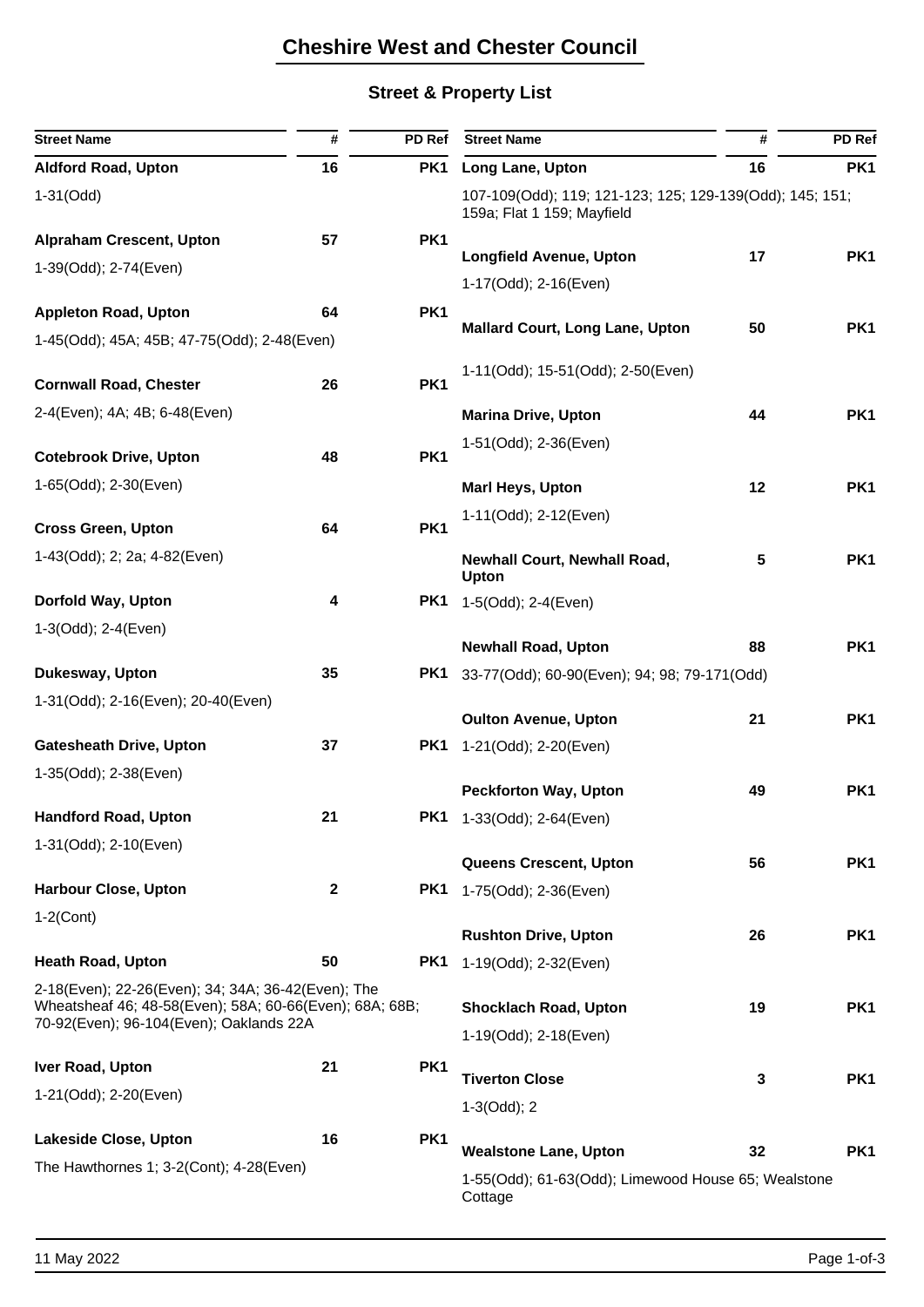# **Cheshire West and Chester Council**

#### **Street & Property List**

| <b>Street Name</b>         |    | <b>PD Ref</b>   | <b>Street Name</b> | <b>PD Ref</b> |
|----------------------------|----|-----------------|--------------------|---------------|
| <b>Weston Grove, Upton</b> | 69 | PK <sub>1</sub> |                    |               |

1-107(Odd); 48-54(Even); The Sycamores 54A; 78A; 86A; 88-102(Even)